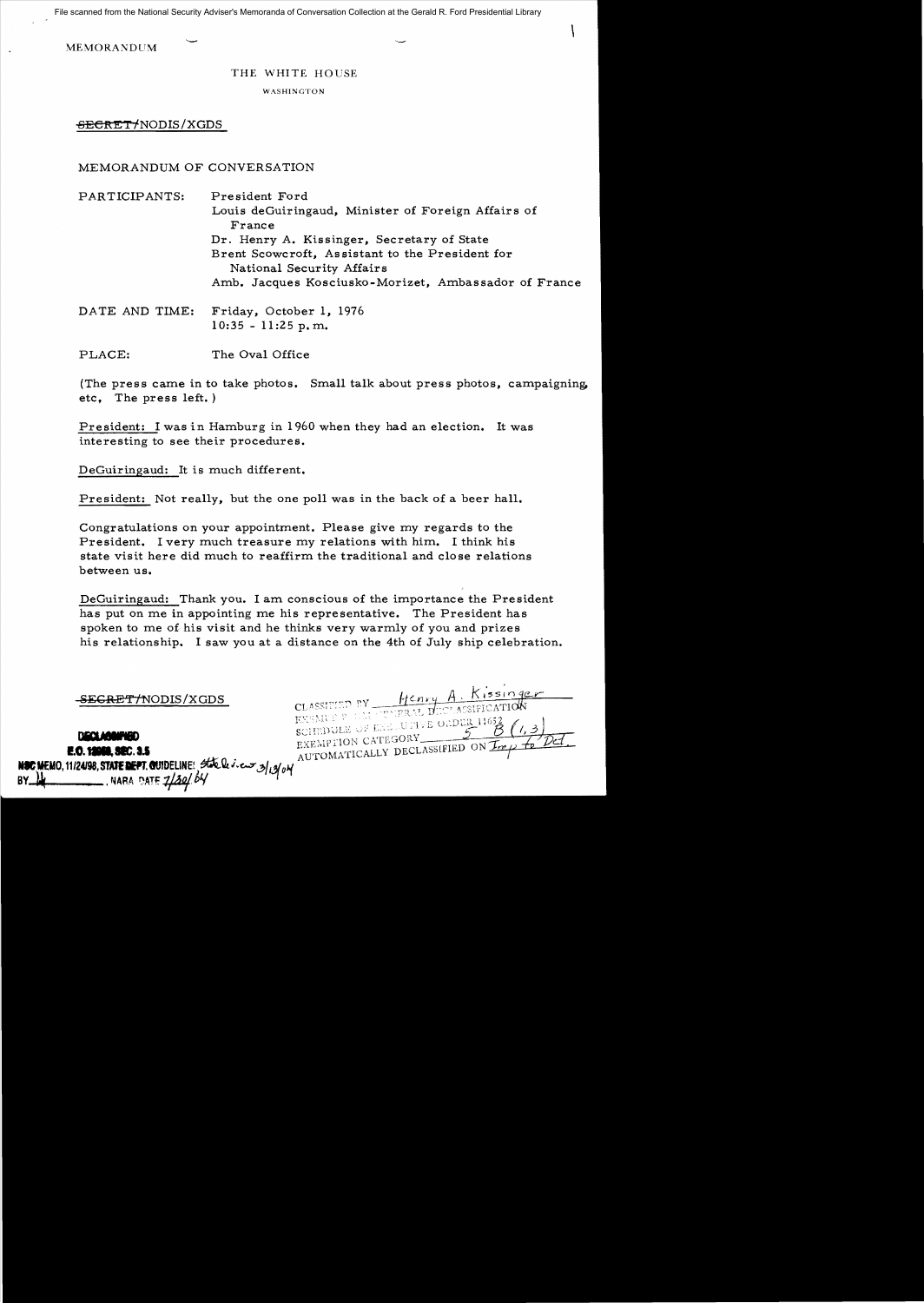## $-SEGRET/NODIS/XGDS$  2

President: I think our relations have constantly improved since I came into office and I see nothing which will change that.

DeGuiringaud: I agree completely Mr. President. I have already established an excellent working relationship with Secretary Kissinger.

Kissinger: I took the liberty of telling the President of our discussion of Africa and my request that Giscard weigh in with the Francophone leaders to support the accord. We have worked closely with the French on this and there is no one with whom our views are more parallel.

President: You can tell Giscard that this initiative is not a partisan matter in this country. It has received almost unanimous support here and we will pursue it. It is a high risk affair, but it is the right thing to do.

Kis singer: The alternative is inevitable radicalization of Africa.

DeGuiringaud: Houphouet-Boigny has great influence with Kaunda. I will e specially get to him.

Kissinger: That is great. Kaunda is coming under pressure from Nyerere. Strengthening him would be most helpful.

DeGuiringaud: My consultations with my former colleagues at the UN indicate we cannot postpone the debate on Namibia. I understand there will be pressure for sanctions next week.

Kissinger: What would you do?

DeGuiringaud: We would veto sanctions under Chapter VII.

Kissinger: We would have to veto, and further, it's senseless. The outcome of our arrangementsis inevitable and it's the only way really to get it. Fighting will take them 10 years anyway. Some of these African leaders have to prove to their people they are fighters. I think we have to sit on them. I would veto and sit back until they came to their senses.

DeGuiringaud: We will try to help. We will not try to influence you. You have taken the responsibility and you should have the freedom you need.

<del>-SEGRET/</del>NODIS/XGDS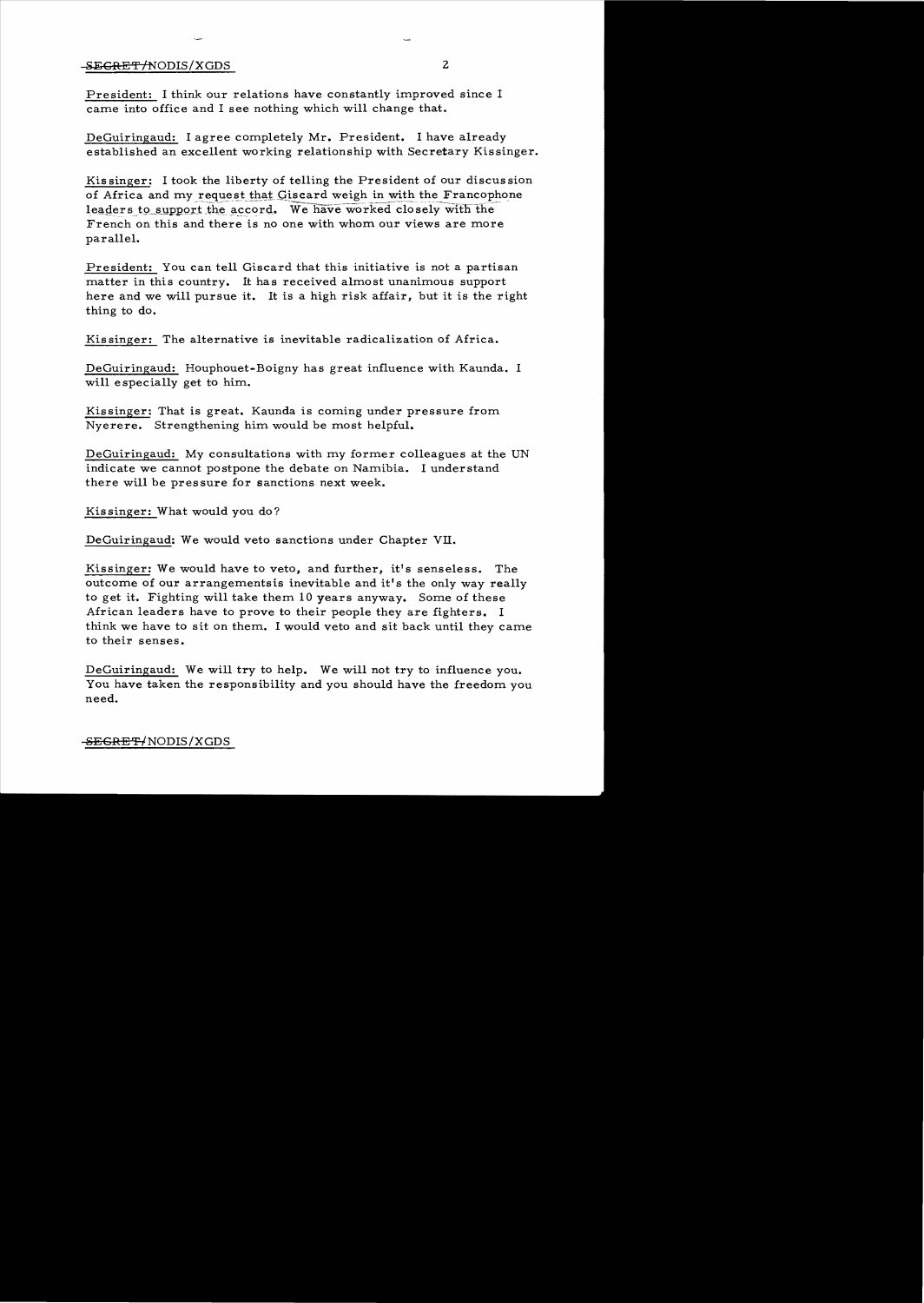## SECRET/NODIS/XGDS 3

Kissinger: I am against giving concessions while the debate is going on. It will just whet their appetite for further concessions. We have gotten them  $300\%$  more than they asked for in June.

President: We have already gone further than many wanted us to. We will not be pushed around. They shouldn't think they can run over us with extreme demands.

Kis singer: If they push it for a vote, I propose we stop everything and wait for them to see they can't win over us. Then in January, after the UN session, we can move.

DeGuiringaud: Another subject. Ismail Fahmy made a quick trip to Paris and is meeting with President Giscard. As soon as I have a report, I will tell Secretary Kissinger.

President: Is it Lebanon?

DeGuiringaud: I don't know, but Sadat asked for it just after the Syrian offensive started.

President: Could it be a request for French troops?

DeGuiringaud: I wouldn't speculate. I personally am not anxious for French troops to go in there, and I don't think the President is.

We don't have great influence in that area, but we are doing what we can and I think our objectives coincide with yours.

President: I think the President made a very forceful speech, and I applaud him for it.

DeGuiringaud: I am resentful, because he did it the same day as I spoke to the UN. (Laughter)

Kissinger: President's have a way of doing that.

President: Was it well received?

DeGuiringaud: I think so. The President makes a very good impression on television.

SECRET/NODIS/XGDS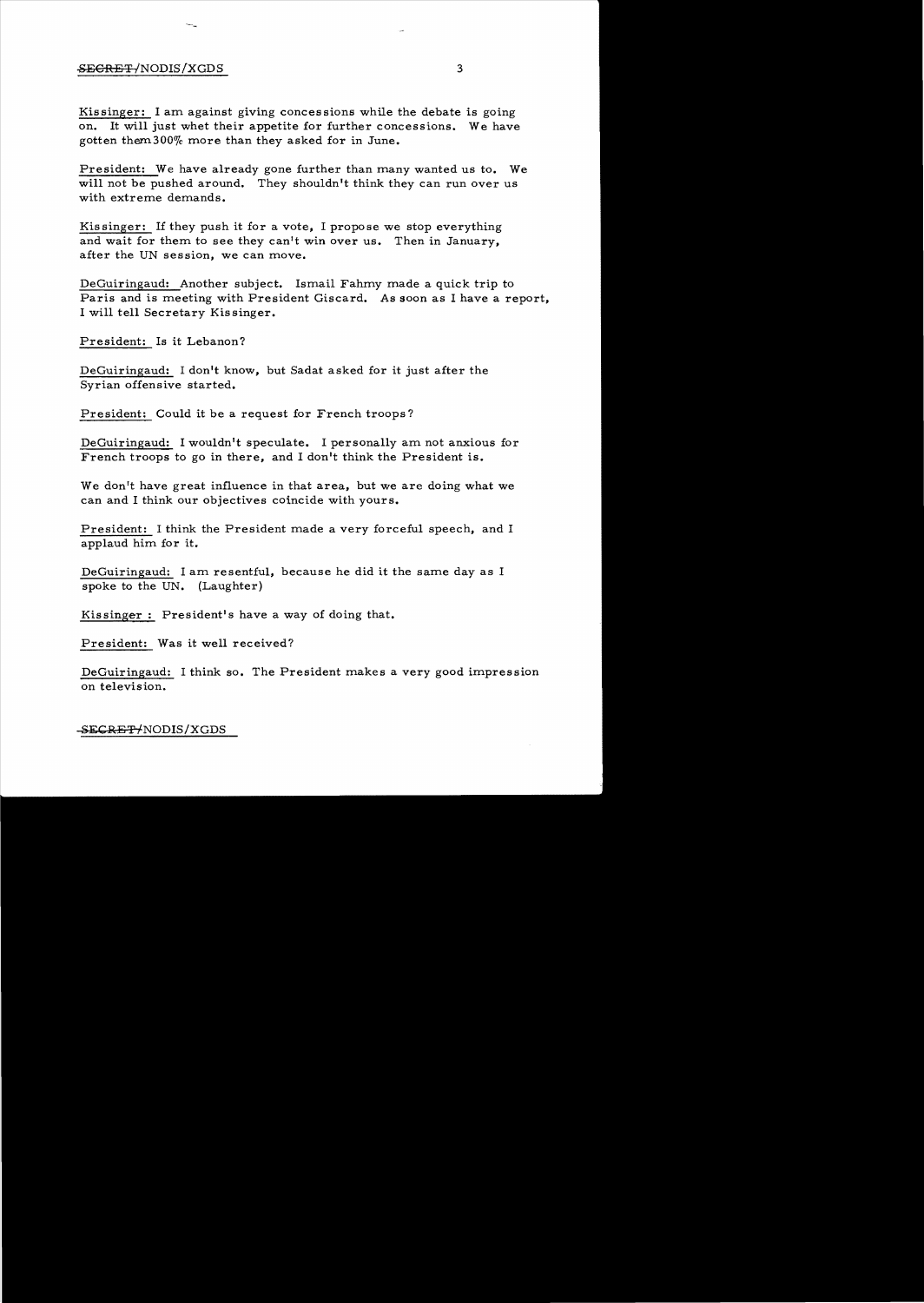## SECRET-MODIS/XGDS 4

Kissinger: I told Mr. deGuiringaud about our non-proliferation policy. He will discuss it and comment back. He mentioned the desirability.

DeGuiringaud: We will study it and my impression is we will find it compatible. We have established an export policy council to review and control this.

I would like to make one point. We would like it to appear that our policy in this area is independent even though it is coordinated with you. It would be impossible for President Giscard to appear to accept a line already set out by the United States. Otherwise it will paralyze us. So if you are going to make a statement, we would like to know beforehand so we could issue something beforehand.

Kissinger: How much time do you need?

DeGuiringaud: Ten to twelve days. We are going to Iran and could do it after that. We will not sign any commitments with themon reprocessing. We will tell them that we are reviewing policy. Maybe we will sign for two reactors, but not anything on reprocessing. We will assure them we will reprocess in France the fuel from the plants we give them.

President: Our constraints are doing it far enough ahead of the elections to be of benefit.

DeGuiringaud: I think we could do it by the 13th. That would give you over two weeks.

President: Henry, you get the letter to Giscard.

Kissinger: I think if we can work it out with France, we can have an agreement by February, and if we do it together, the Germans cannot resist us. We will get you the letter **--** if you could do something by the 13th, maybe the President could wait until the 16th, then he will make his statement and it will be seen as a cooperative effort, as opposed to Carter wanting to go unilateral -- and against our allies.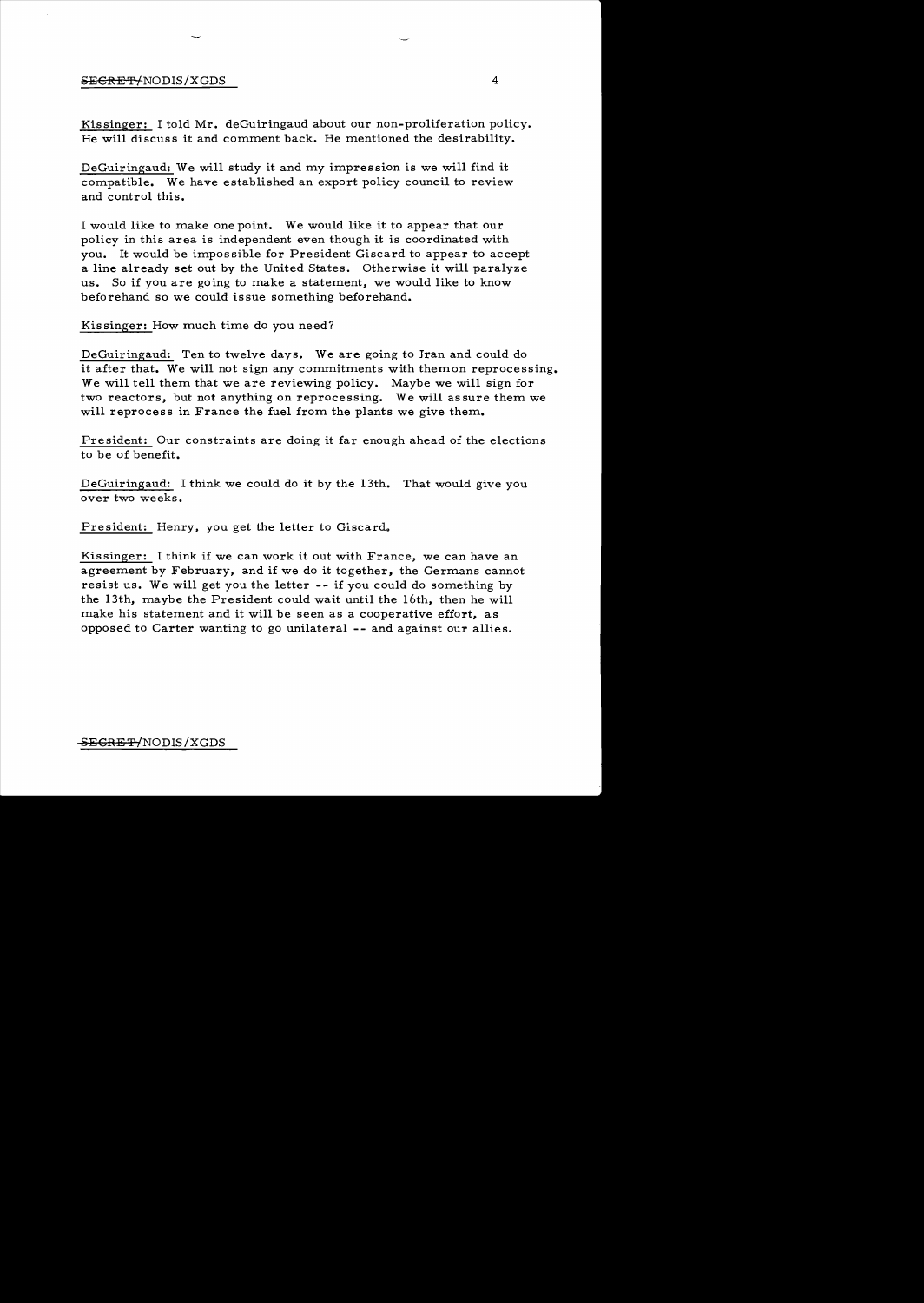P/ de Gunh Du Min Iri  $10:3511:25$ Persia Sur le tout clout price photo, employing etc  $PMSO-1$ P Imagin Hombon in 1760 when they had G le et mond dix. P hotsauly, but aus poil comme tout for 6 - We han hall. P 6 omportunisme par ppt Pleurs par 1 (a) bin, I think his state wint have did much A reaffirme - trabit + close relationships. Think you. I cancer of well of all has  $\mathcal{F}$ puton une im appling une hier up. The Plans spoken à me f'his inst and la tride implement of the first dis<br>Within I am you there a jury proceed unce bennet office + que withing which will things that Jayces mystily him P. I has steedy either avans exallent vooring whitering w/K. bo y Still that of Whin Pour dervis of Operant my request that lessured weapon Le cepte Francoptare badres à report accord. Us have tracked therefore Fries On there is no one w/ whom on write are  $m$ ere  $\theta$ you all Grand and this withstine in inst a partison months in this country, the has real at monte myself E.O. 12958, SEC. 3.5 NSC MEMO, 11/24/98, STATE DEPT. GUIDELINES, State Review 3/13/0M  $\frac{1}{4}$  MARA DATE  $\frac{1}{4}$  ON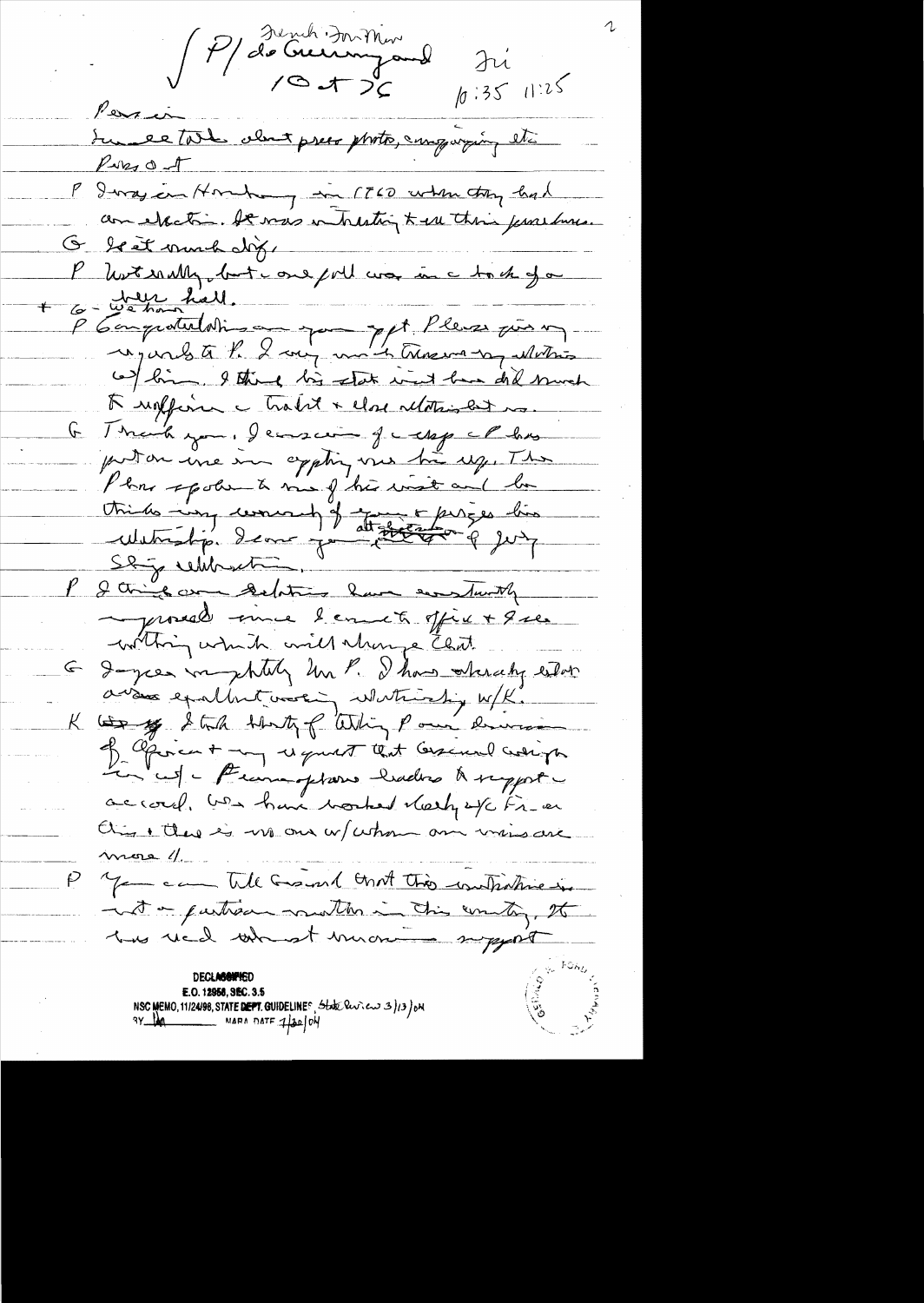han a art will jurous it. It to a bright wak offering but it is reglet thing & do.<br>Il The attention is incention radication Japier 6 Haydet-Boissen, hus prent vijsme w/ Knumer. I sink sp get & time. K That great, Banda is soming make prepare for hysicie. Strengthing time would be meet holffel. 6 My consulation with my four collagues at CDN modernt me count postpone a debot an hormetic, I we least not those will to processe for sontiers with work. K cestant mind points?<br>C cesta convold entit en trois un tre chapter R Us evant havete with + function it is sempless. The onterne of one aroung ments to innertalk & count way rially Regulate Engerting with Take them 10 gro myerry. Some of Stare Operaion links hauts prove to Coin people they are fraghter. I think we have to get Canato tomic canso Ce con will try to treff. We will wet try to influence com. You have taken a cesspre you shall home perdan pour ne 1. appetite for fractor convenier we have gatter. P We have already gave forther tom mong.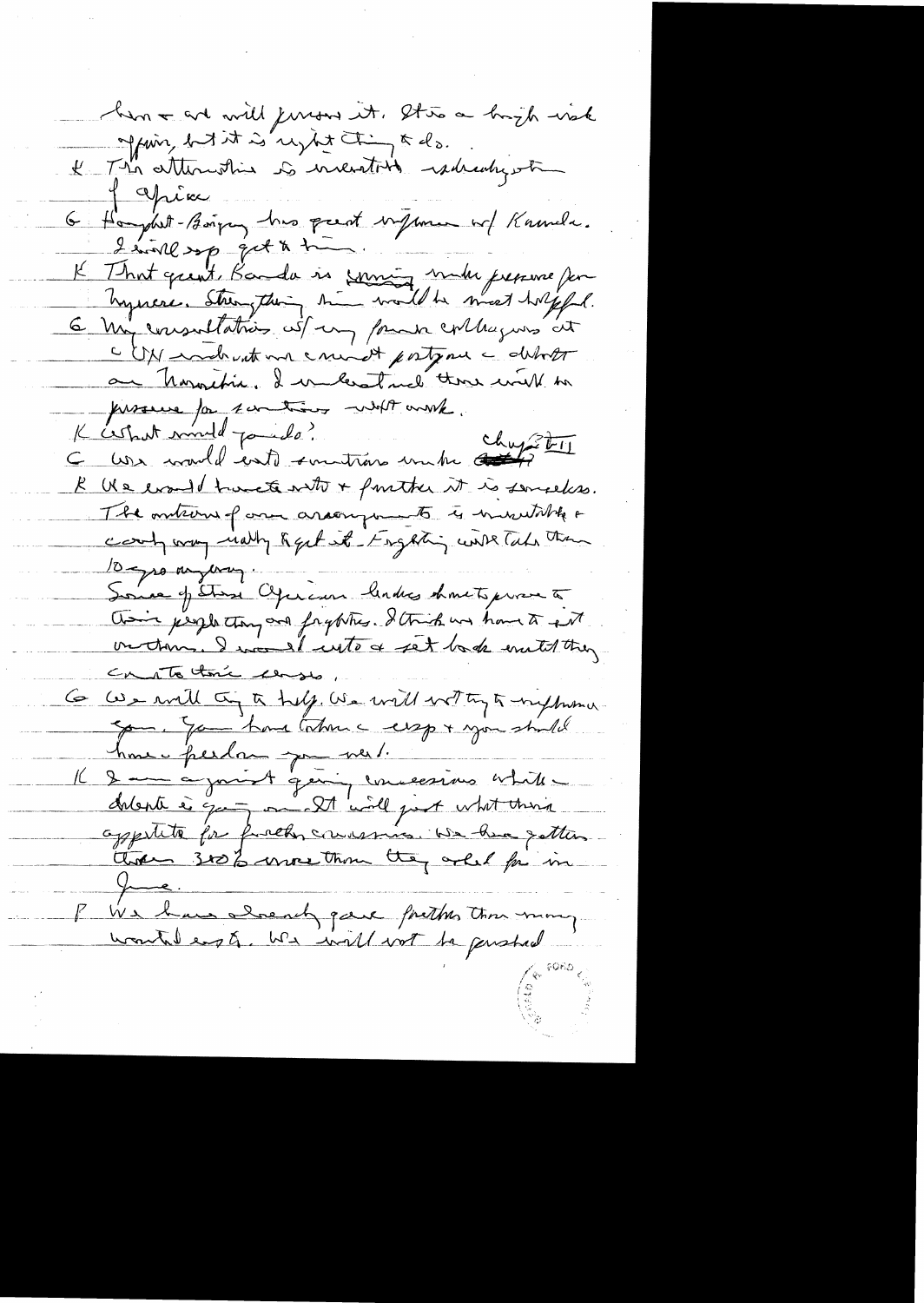contained. They shouldn't hink they can use over top w/ 4 time demands. K If they just it for a with, I progres we stop avoir tous there in fam, often of swain me Chr nurs. Garrither svejet. Fahan meleo priete try to paris + is nity of for ind. Os soon as I homa uport Quril all K. P & it hads<br>G & look hung but schol pix på Syrian Spricing stouted P (inder the report for Fr trop<br>G & constant operator & producting and wat Chrish & Pres is. We don't have quot injures in that one objecting commelent you P gotich a Procedura en profil speech, for I appland him frit. G Drisontprot, enner hidit it suis day as Infection Champton P's "home way of doing that  $\mu_{\scriptscriptstyle\perp}$ P was it well received? G. 2 Trich 10. The P makes a very good impression on TV. B 2 Tol 6 avril une une poly, politie He ccharactulety. 6 We will study it & un infrance is we